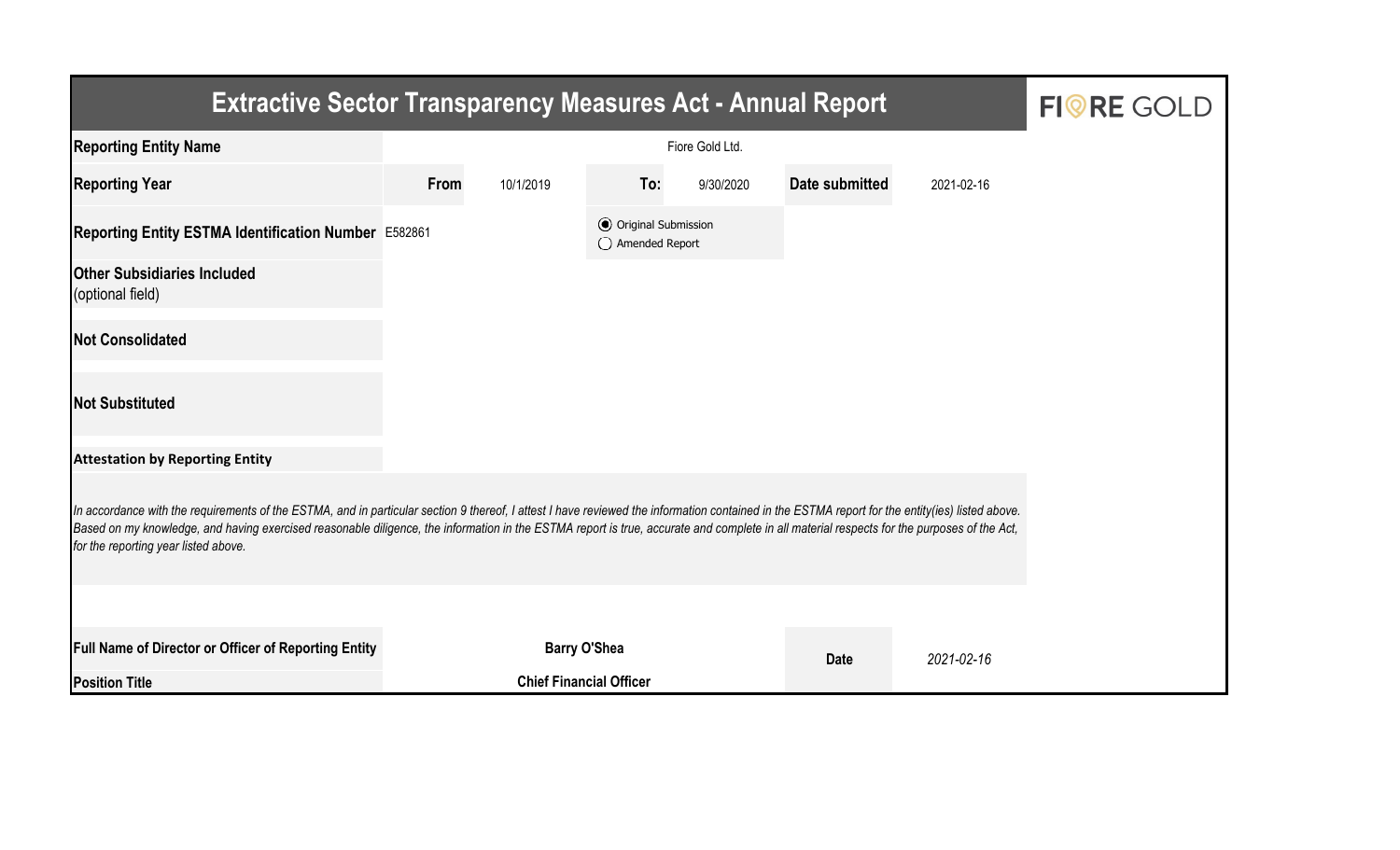| <b>Extractive Sector Transparency Measures Act - Annual Report</b>                                                                                                               |                                 |                                                                    |                                   |                  |         |                                |                |                  |                                               |                                      |                                                             |  |
|----------------------------------------------------------------------------------------------------------------------------------------------------------------------------------|---------------------------------|--------------------------------------------------------------------|-----------------------------------|------------------|---------|--------------------------------|----------------|------------------|-----------------------------------------------|--------------------------------------|-------------------------------------------------------------|--|
| <b>Reporting Year</b><br><b>Reporting Entity Name</b><br><b>Reporting Entity ESTMA</b><br><b>Identification Number</b><br><b>Subsidiary Reporting Entities (if</b><br>necessary) | From:                           | 10/1/2019                                                          | To:<br>Fiore Gold Ltd.<br>E582861 | 9/30/2020        |         | Currency of the Report USD     |                |                  |                                               |                                      |                                                             |  |
|                                                                                                                                                                                  | <b>Payments by Payee</b>        |                                                                    |                                   |                  |         |                                |                |                  |                                               |                                      |                                                             |  |
| Country                                                                                                                                                                          | Payee Name                      | Departments, Agency, etc<br>within Payee that Received<br>Payments | Taxes                             | <b>Royalties</b> | Fees    | <b>Production Entitlements</b> | <b>Bonuses</b> | <b>Dividends</b> | Infrastructure<br><b>Improvement Payments</b> | <b>Total Amount paid to</b><br>Payee | <b>Notes</b>                                                |  |
| United States of America                                                                                                                                                         | Government of the United States | Department of the Interior<br><b>Bureau of Land Management</b>     |                                   |                  | 430,485 |                                |                |                  |                                               | 430,485                              | Ely, Nevada and Oregon                                      |  |
| United States of America                                                                                                                                                         | State of Nevada                 | Division of Environmental<br>Protection                            |                                   |                  | 86,184  |                                |                |                  |                                               | 86,184                               | Bureau of Mining Regulation, Air<br>Pollution Control, BWPC |  |
| United States of America                                                                                                                                                         | County of Ferry                 | Treasurer, Recorder-Auditor                                        | 6,798                             |                  | 106     |                                |                |                  |                                               | 6,904                                |                                                             |  |
| United States of America                                                                                                                                                         | County of White Pine            | Treasurer, Recorder                                                | 189,913                           |                  | 31,380  |                                |                |                  |                                               | 221,293                              |                                                             |  |
| United States of America                                                                                                                                                         | State of Nevada                 | Department of Wildlife                                             |                                   |                  | 10,000  |                                |                |                  |                                               | 10,000                               |                                                             |  |
| United States of America                                                                                                                                                         | State of Nevada                 | Department of Taxation                                             | 703,976                           |                  |         |                                |                |                  |                                               | 703,976                              |                                                             |  |
| United States of America                                                                                                                                                         | State of Nevada                 | <b>Division of Minerals</b>                                        |                                   |                  | 5,680   |                                |                |                  |                                               | 5,680                                |                                                             |  |
|                                                                                                                                                                                  |                                 |                                                                    |                                   |                  |         |                                |                |                  |                                               |                                      |                                                             |  |
|                                                                                                                                                                                  |                                 |                                                                    |                                   |                  |         |                                |                |                  |                                               |                                      |                                                             |  |
|                                                                                                                                                                                  |                                 |                                                                    |                                   |                  |         |                                |                |                  |                                               |                                      |                                                             |  |
|                                                                                                                                                                                  |                                 |                                                                    |                                   |                  |         |                                |                |                  |                                               |                                      |                                                             |  |
|                                                                                                                                                                                  |                                 |                                                                    |                                   |                  |         |                                |                |                  |                                               |                                      |                                                             |  |
|                                                                                                                                                                                  |                                 |                                                                    |                                   |                  |         |                                |                |                  |                                               |                                      |                                                             |  |
|                                                                                                                                                                                  |                                 |                                                                    |                                   |                  |         |                                |                |                  |                                               |                                      |                                                             |  |
|                                                                                                                                                                                  |                                 |                                                                    |                                   |                  |         |                                |                |                  |                                               |                                      |                                                             |  |
|                                                                                                                                                                                  |                                 |                                                                    |                                   |                  |         |                                |                |                  |                                               |                                      |                                                             |  |
|                                                                                                                                                                                  |                                 |                                                                    |                                   |                  |         |                                |                |                  |                                               |                                      |                                                             |  |
|                                                                                                                                                                                  |                                 |                                                                    |                                   |                  |         |                                |                |                  |                                               |                                      |                                                             |  |
|                                                                                                                                                                                  |                                 |                                                                    |                                   |                  |         |                                |                |                  |                                               |                                      |                                                             |  |
|                                                                                                                                                                                  |                                 |                                                                    |                                   |                  |         |                                |                |                  |                                               |                                      |                                                             |  |
|                                                                                                                                                                                  |                                 |                                                                    |                                   |                  |         |                                |                |                  |                                               |                                      |                                                             |  |
|                                                                                                                                                                                  |                                 |                                                                    |                                   |                  |         |                                |                |                  |                                               |                                      |                                                             |  |
| <b>Additional Notes:</b>                                                                                                                                                         |                                 |                                                                    |                                   |                  |         |                                |                |                  |                                               |                                      |                                                             |  |